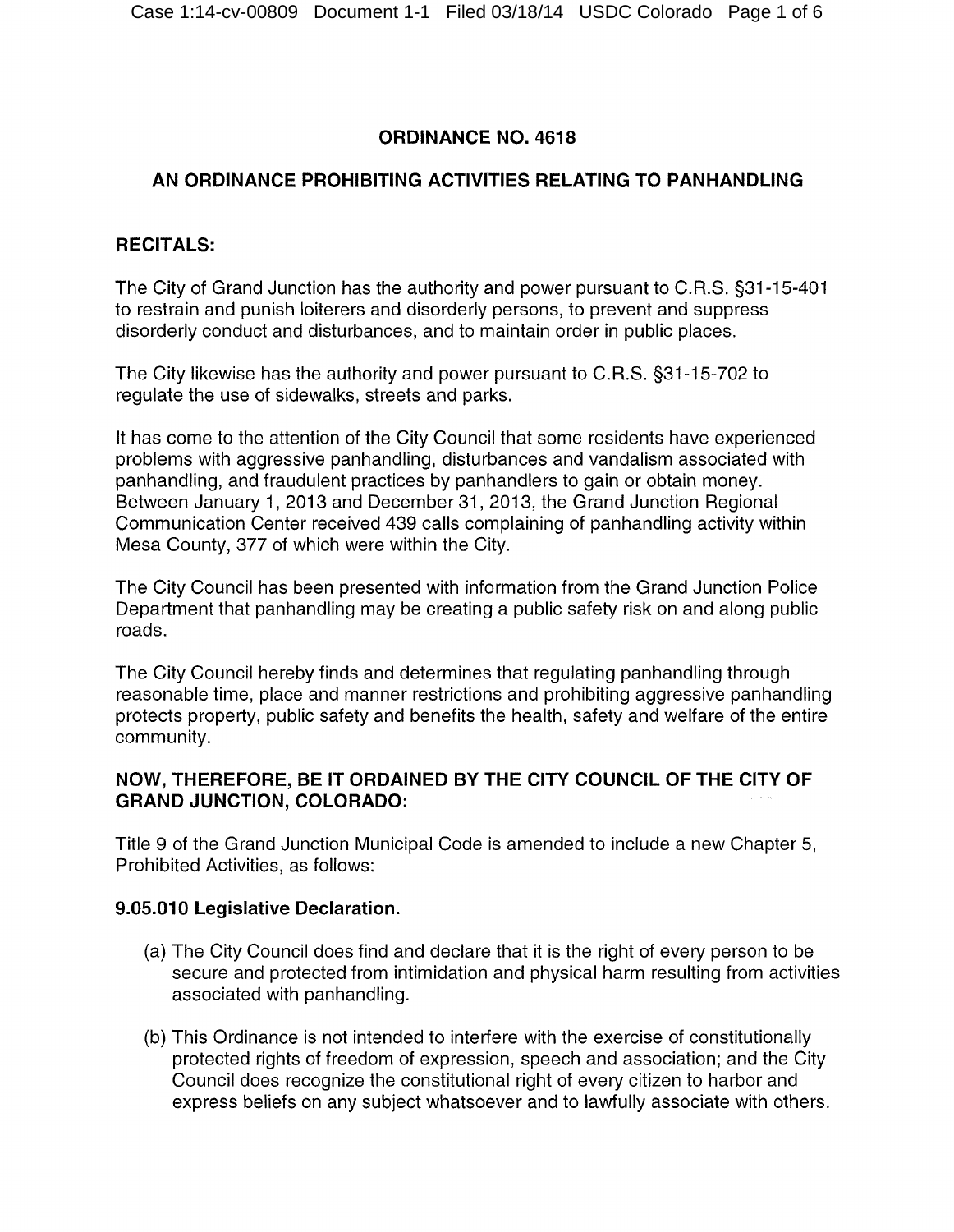- (c) Citizens of the City are concerned as a result of behaviors by individual persons and groups of persons who aggressively panhandle and who create safety risks along and on public roads, which activities are not constitutionally protected and which present a clear and present danger to public order and safety.
- (d) This Ordinance is also intended to provide for safe and orderly panhandling during times and at places which protect the safety of the public while allowing for individual expression within the boundaries of the City.

#### **9.05.020 Definitions.**

As used in this Ordinance the following words are defined as follows:

*At-risk person* shall mean a natural person who is over seventy (70) or under sixteen (16) years of age, or who is a person with a disability. A *person with a disability* shall mean, for purposes of the definition of "at-risk" person, a natural person of any age who suffers from one or more substantial physical or mental impairment that renders the person significantly less able to defend against criminal acts directed toward such person than he or she would be without such physical or mental impairment(s). A *substantial physical or mental impairment* shall be deemed to include, without limitation, the loss of, or the loss of use of, a hand, foot or limb; loss of, or severe diminishment of, eyesight; loss of, or severe diminishment of, hearing; loss of, or severe diminishment in, the ability to walk; any developmental disability, psychological disorder, mental illness or neurological condition that substantially impairs a person's ability to function physically or that substantially impairs a person's judgment or capacity to recognize reality or to control behavior.

*Knowingly* shall mean, with respect to the conduct or circumstances described in this Title 9, Chapter 5, that a person is aware that such person's conduct is of that nature or that the circumstances exist. With respect to a result of such conduct, *knowingly* means that a person is aware that such person's conduct is practically certain to cause the result.

*Obscene* shall mean a blatantly offensive description of a sexual act or solicitation to commit a sexual act, whether or not such sexual act is normal or perverted, actual or simulated, including but not limited to masturbation, cunnilingus, fellatio, anilingus or human excretory functions.

*Obstruct* shall mean to render impassible orto render passage unreasonably inconvenient or hazardous.

*Panhandle /panhandling* shall mean to knowingly approach, accost or stop another person in a public place and solicit that person, whether by spoken words, bodily gestures, written signs or other means, for money, employment or other thing of value.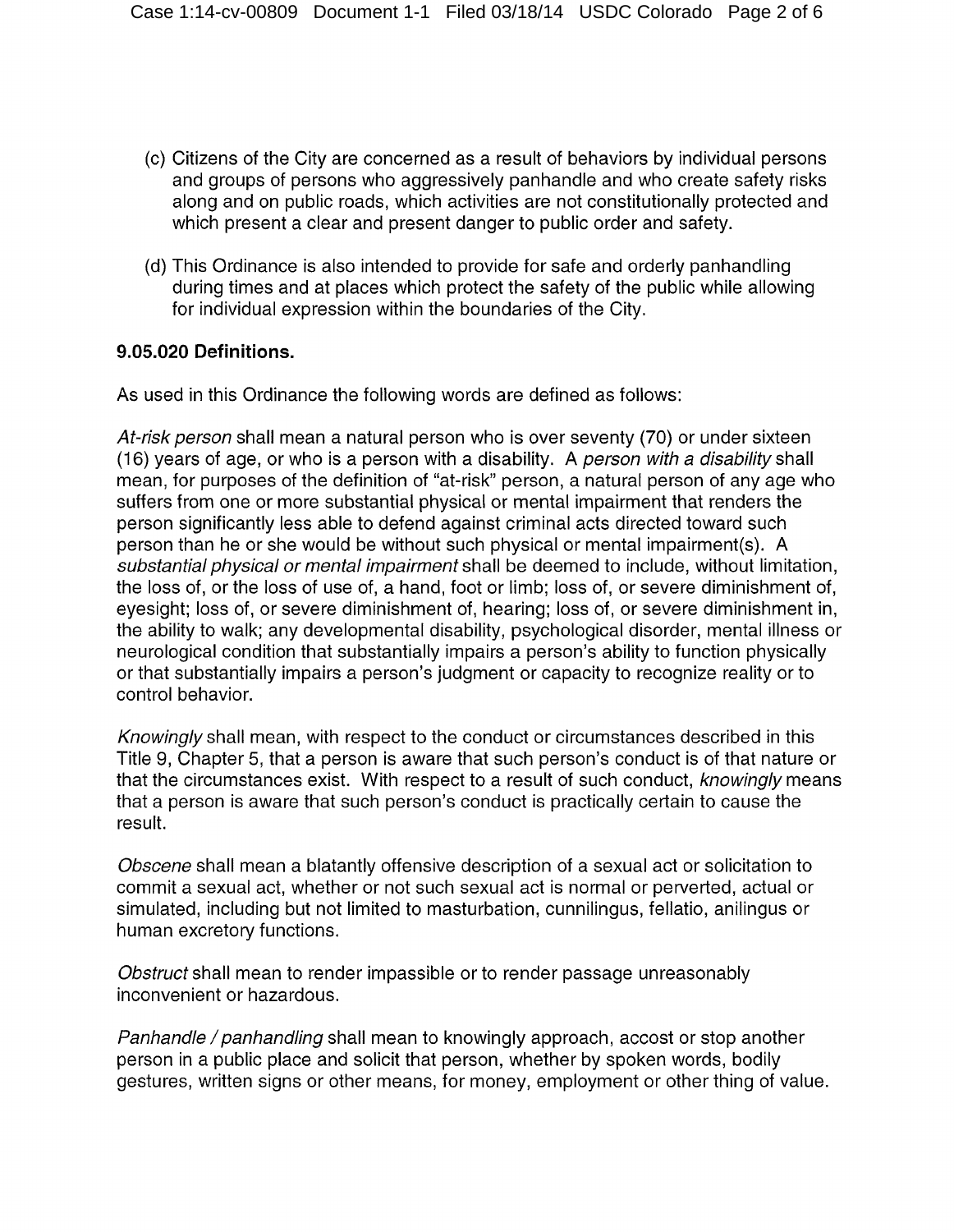#### **9.05.030 Applicability and effective date.**

This Ordinance shall apply to the City of Grand Junction. This Ordinance shall take effect thirty (30) days following publication and the City Council further authorized publication of this Ordinance in book or pamphlet form.

#### **9.05.040 General panhandling and solicitation.**

It shall be unlawful for any person to panhandle

- (a) One-half (1/2) hour after sunset to one-half (1/2) hour before sunrise;
- (b) If the person panhandling knowingly engages in conduct toward the person solicited that is intimidating, threatening, coercive or obscene and that causes the person solicited to reasonably fear for his or her safety;
- (c) If the person panhandling directs fighting words to the person solicited that are likely to create an imminent breach of the peace;
- (d) If the person panhandling knowingly touches or grabs the person solicited;
- (e) If the person panhandling knowingly continues to request the person solicited for money or other thing of value after the person solicited has refused the panhandler's initial request;
- (f) If the person panhandling knowingly solicits an at-risk person;
- (g) In such a manner that the person panhandling obstructs a sidewalk, doorway, entryway, or other passage way in a public place used by pedestrians or obstructs the passage of the person solicited or requires the person solicited to take evasive action to avoid physical contact with the person panhandling or with any other person;
- (h) Within one hundred (100) feet of an automatic teller machine or of a bus stop;
- (i) On a public bus;
- (j) In a parking garage, parking lot or other parking facility;
- (k) When the person solicited is present within the patio or sidewalk serving area of a retail business establishment that serves food and/or drink, or waiting in line to enter a building, an event, a retail business establishment, or a theater;
- (I) On or within one hundred (100) feet of any school or school grounds.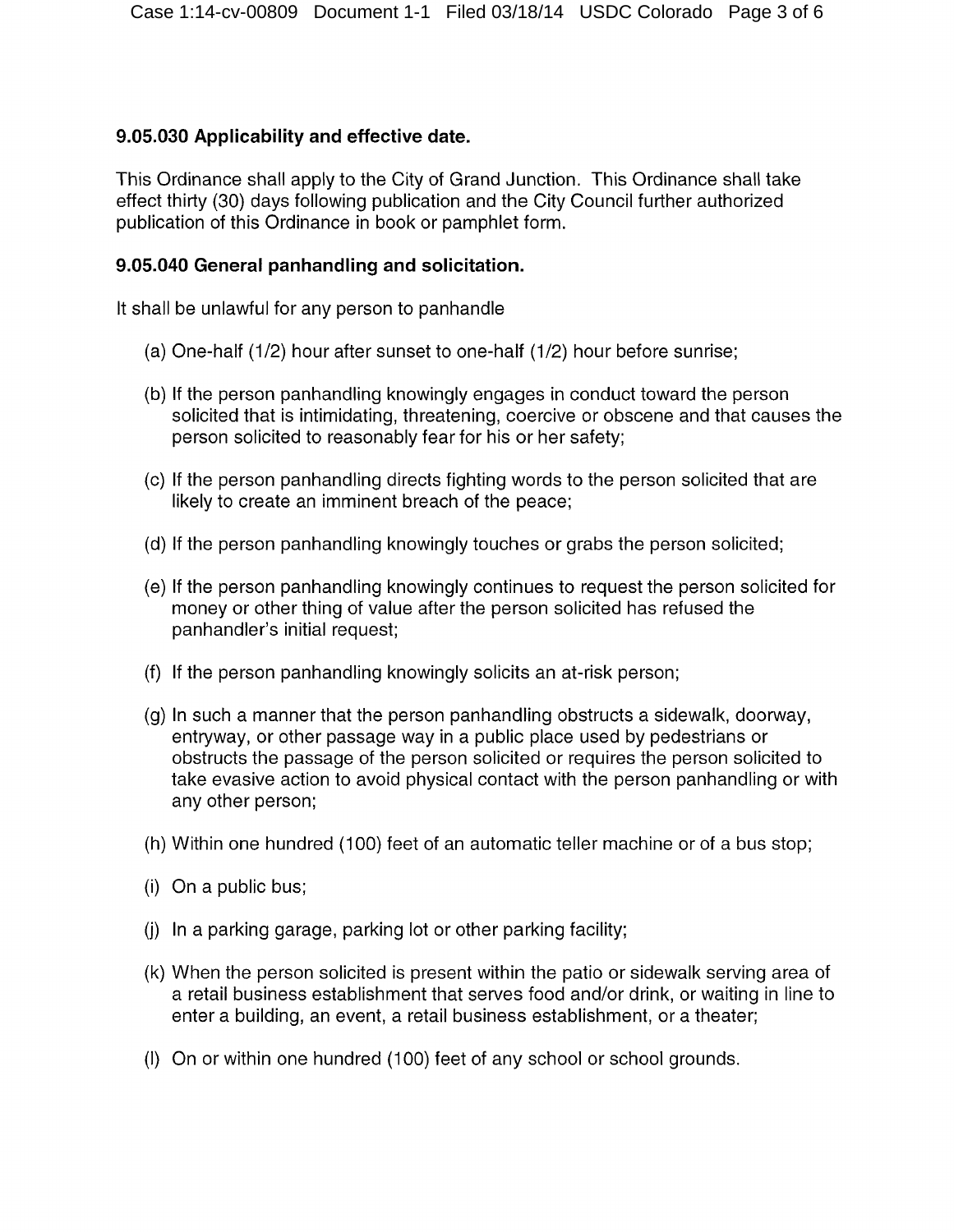#### **9.05.050 Panhandling and solicitation on or near public streets and highways.**

It shall be unlawful for any person to panhandle or to solicit employment, business contributions or sales of any kind, or to collect money for the same, directly from the occupant of any vehicle traveling upon any public street or highway when:

- (a) Such panhandling, solicitation or collection involves the person performing the activity to enter onto the traveled portion of a public street or highway to complete the transaction, including, without limitation, entering onto bike lanes, street gutters or vehicle parking areas; or
- (b) The person performing the activity is located such that vehicles cannot move into a legal parking area to safely complete the transaction.

Notwithstanding the foregoing in this Section 9.05.050, it shall be unlawful for any person to panhandle or to solicit or attempt to solicit employment, business, or contributions of any kind directly from the occupant of any vehicle on any highway included in the interstate or state highway system, including any entrance to or exit from such highway.

#### **9.05.060 Enforcement and penalties.**

Violation of any provision of this Chapter shall constitute a misdemeanor and shall be punishable in accordance with the penalties provided in GJMC 1.04.090.

#### **9.05.070 Severability.**

This Ordinance is necessary to protect the public health, safety and welfare of the residents of the City. If any provision of this Ordinance is found to be unconstitutional or illegal, such finding shall only invalidate that part or portion found to violate the law. All other provisions shall be deemed severed or severable and shall continue in full force and effect.

All other provisions of Title 9 of the Grand Junction Municipal Code shall remain in full force and effect.

INTRODUCED ON FIRST READING AND ORDERED PUBLISHED in pamphlet form this 5"' day of February, 2014.

PASSED, ADOPTED, and ordered published in pamphlet form this 19<sup>th</sup> day of February 2014.

Sam Susuras

President of the Council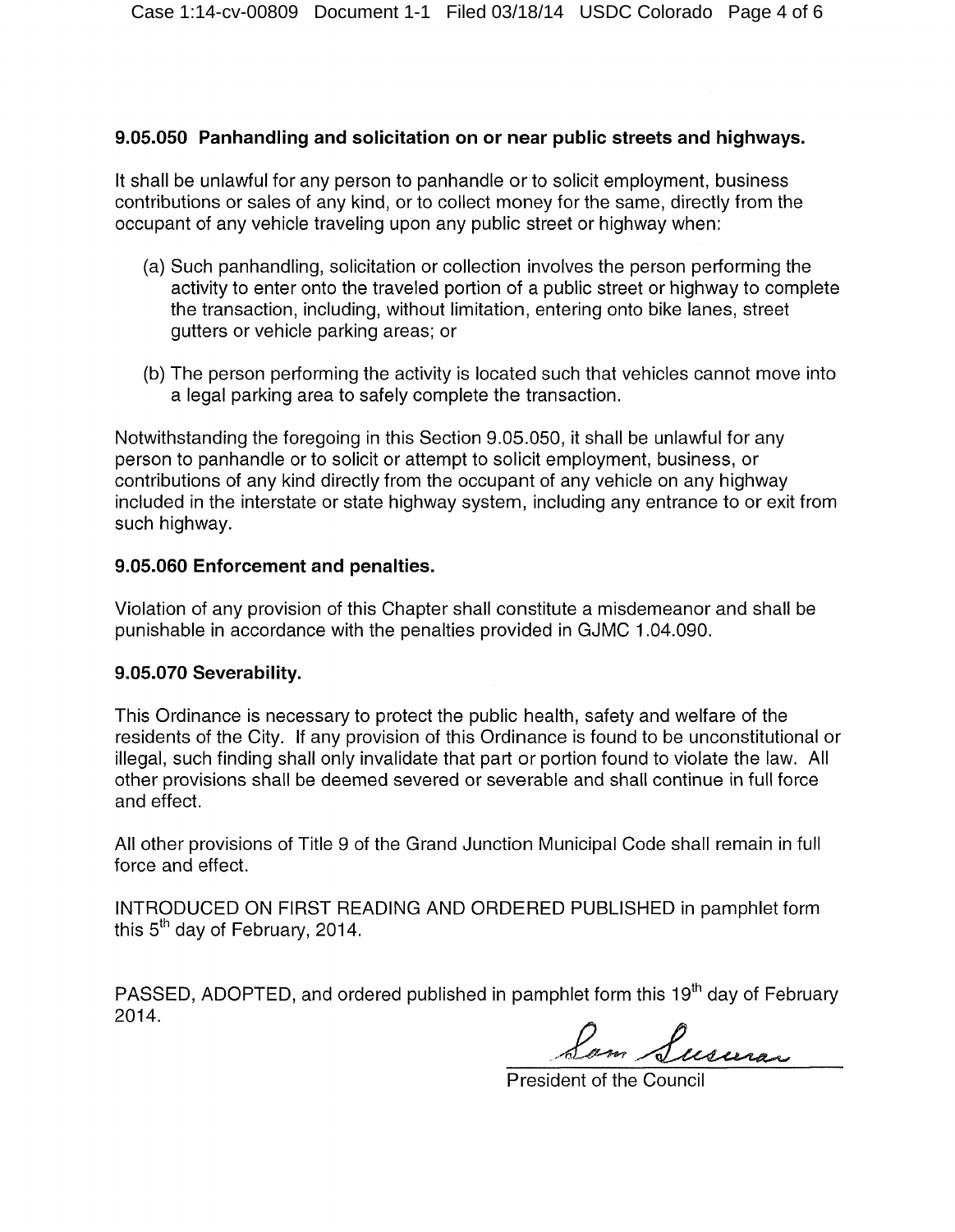$\bar{\tau}$ 

ATTEST:

<u>Itophanie Jun</u> Steph'anie Tuin City Clerk